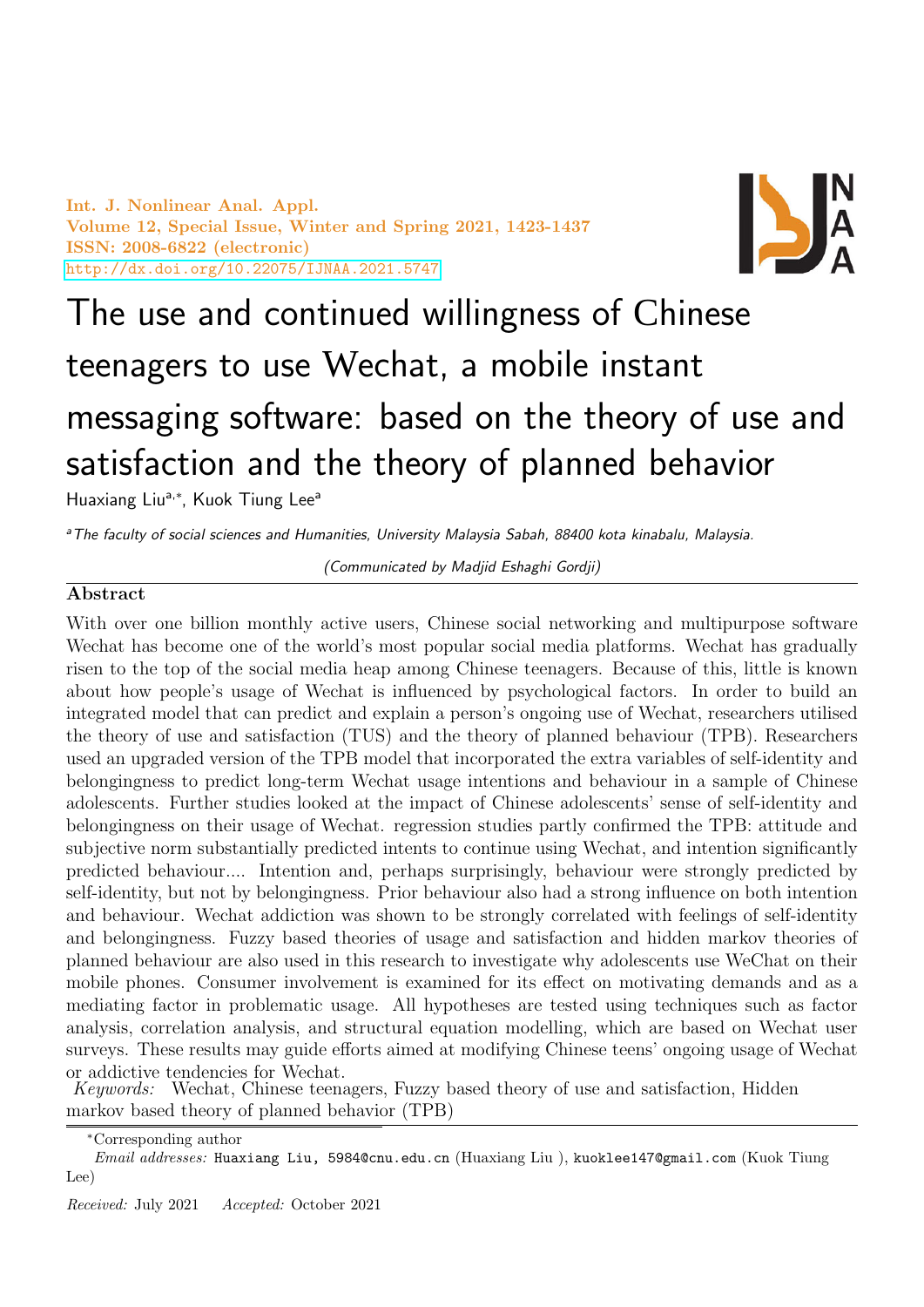## 1. Introduction

People's day-to-day communication is being transformed by mobile instant messaging (MIM) applications like LINE, WhatsApp, Qzone, and WeChat. Users choose MIM above other types of social networking on the internet. Every time the ranking of mobile applications is done, the MIM apps are featured among the top 10. Since 2012, the number of messages transmitted via MIM has grown from 14.7 trillion to 28.2 trillion. MIM users will make up approximately 80% of all smartphone users, or over 2 billion people, and the proportion of MIM users will rise from 14.9% in 2014 to 29.1% in 2019. Practitioners believe that as time passes, the ecosystems that support MIM applications will become more important. Additionally, MIM applications are expected to increase user engagement even further in the future years. One of the reasons why MIM apps are becoming increasingly popular is that more people are using smartphones, the Internet is more affordable and accessible, and people want to stay connected in real time. These factors, as well as the fact that MIM apps can adapt to changing user needs, all play a role in the increasing popularity of MIM apps. Known as Weixin (literally 'micro-message' in Chinese), Tencent's smartphone software WeChat allows users to send and receive short messages with one another. There are more WeChat users in China than anywhere else in the world, making it the most widely used smartphone app in the country. With 1.08 billion monthly active users, Tencent's statistics shows that WeChat is now one of the world's most popular messaging applications, just behind WhatsApp and Facebook Messenger. As a result of its success, WeChat continues to get scholarly attention. WeChat contributed to Chinese society as a whole by creating a new infrastructure. In Super-Sticky WeChat and Chinese Society, the app has a significant social impact in China. WeChat users as well as personal satisfaction and possible social boundary reinforcement have been studied by other researchers. Several studies have compared WeChat's performance with that of Sina Weibo, the well-known microblog platform, and found that Sina Weibo's user numbers started to decrease as WeChat debuted and expanded. Wechat, one of the most widely used social media platforms, is the subject of the study that was just completed. Among fast-emerging Asian nations, this famous messaging software has grown tremendously in popularity since its launch in 2013. In 40 countries, including Japan, Singapore, Taiwan, and Thailand, this software has also been rated as the top free mobile app. There are now over 169 million monthly active users on the platform. Wechat, a popular MIM app, has a high adolescent population despite its popularity among users and excellent penetration rate across Asia. Each and every one of my fellow high school classmates was drawn to this new we chat software. Since the offered capabilities and switching costs are so comparable, this is a no-brainer. However, it should be noted that MIM operators now offer the majority of their services gratis and mostly depend on digital advertising income and the sale of virtual goods to fund their operations (e.g., games and stickers). Even while traffic (the number of messages exchanged) and new subscriptions are constantly growing, the income produced by the we chat app as a percentage of the overall user base remains inadequate as a result of this. However, research on particular MIM platforms (such as Wechat) and user categories is lacking (for example) (e.g., middle and late adolescents). Adolescents are an important user group because they have an impact on their friends' and families' adoption and use choices. They're known for being trend setters who don't stay with just one brand of clothing or accessory. Furthermore, psychologists concur that teenagers in the middle and late stages of maturation are undergoing changes in their cognitive and social maturity. As a result, these user groups often utilise social networking sites (SNSs), such as MIM applications, to test their sense of self. As a result, it's critical to examine how middle and late teens utilise MIM. Chinese adolescents' continuing intentions regarding MIM applications were examined in the current study in order to fill these research gaps (e.g.,We chat ). We also investigated how continuing intentions affect daily time spent on We Chat as well as how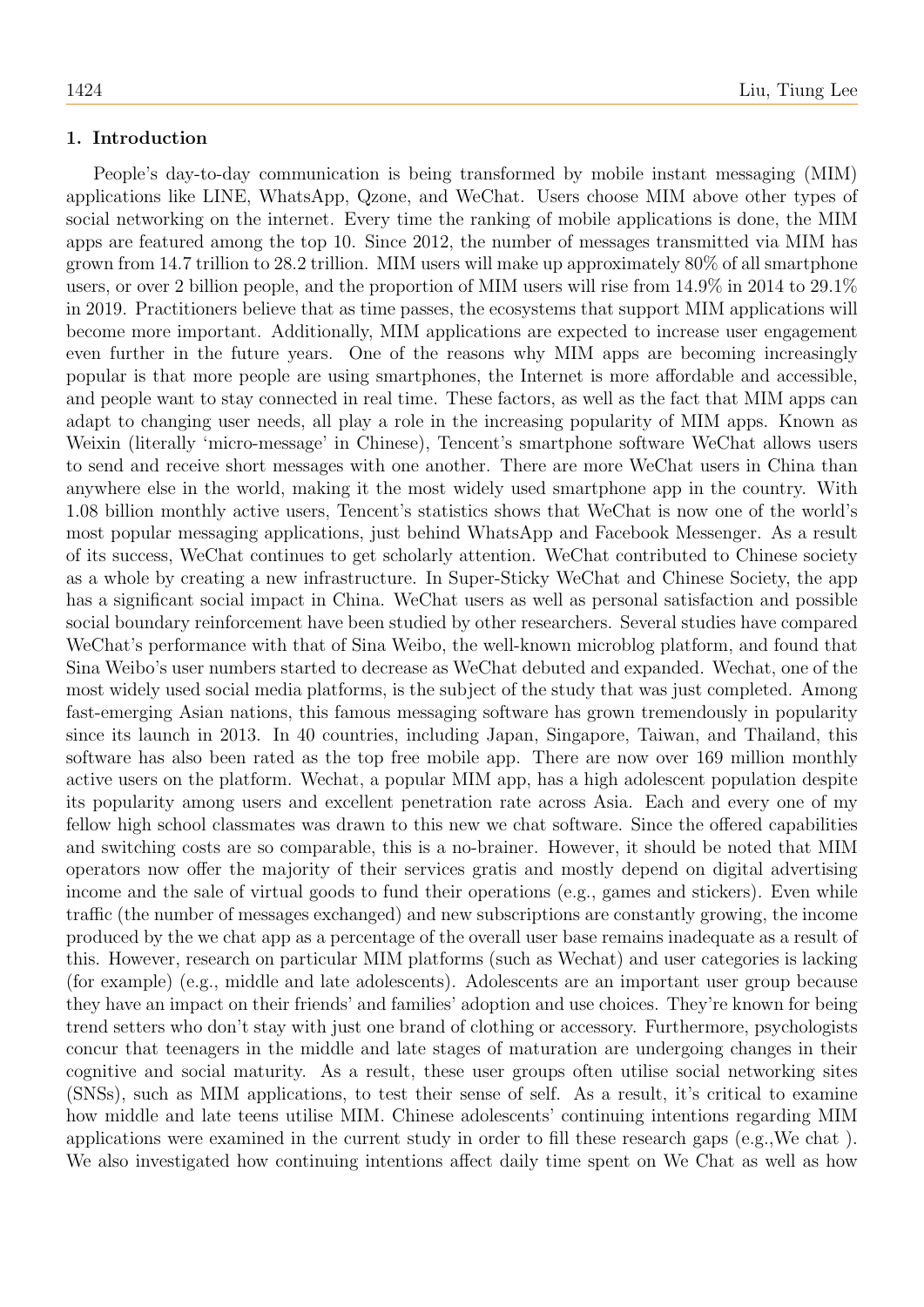often and excessively people engage with the service. It is the primary goal of this research project to discover "why individuals continue to use We chat applications." Three well-known theories were combined to create a complete study model, including the theory of consumption values, the theory of planned behaviour (TPB), and the theory of flow. The study paradigm was put to the test using Japanese We chat users' cross-sectional data. Accordingly, recent We talk research have looked at the variables affecting users' willingness to continue using MIM. However, a thorough theoretical framework for examining continuation intentions has been overlooked in this research process. As a result, the variables mentioned in the context of We chat have never been studied in any previous research. As a result, factors affecting users' continuing intentions may be different depending on the MIM platform they are using. China was selected as the study location because it has the most Wechat users out of all the nations where it is available. This article is split into five parts. Section 1 includes the description of We chat app and the involvement of the usage among the teenagers. Section 2 includes the related work concerning the Wechat usage. Section 3 illustrates the problem statement, Section 4 includes the overview of the procedure suggested. Section 5 contains the interpretation of the suggested procedure. Section 6 concludes the work.

# 2. Related works

[\[6\]](#page-14-0) Investigate the online behaviour of Chinese adolescents and the variables that influence their decision to use a certain social networking site (SNS). Chinese Internet economy and SNS growth is also discussed as well as the characteristics of Chinese adolescents influenced by local regulations, culture and educational systems, as well as the results of the study. [\[5\]](#page-14-1) examine the effects of personal, domestic, and academic variables on the capacity to control one's online impressions. We create a survey questionnaire and then conduct interviews with adolescents, their parents, and their instructors. Following an analysis of the gathered information, the following key conclusions emerged: (1) Gender, year group, Internet use proficiency, self-efficacy, and the number of Internet access devices are among the personal factors that have an impact on the ability to manage online impression, while other factors such as grades and household registration have no explicit impact on the management of online impression. When it comes to influencing students' ability to manage Internet impressions and their components, family atmosphere, the frequency with which parents and children discuss Internet information content, parental involvement in Internet activities, and the degree of closeness between students and their parents all play a role. Parents' educational background and family wealth, on the other hand, are not relevant. For middle school kids, academic variables such as the frequency with which Internet information and material is discussed among classmates and how students perceive their Internet technology literacy class have varying impacts on their capacity to regulate online impressions. This study may benefit adolescents by teaching them how to better control their online impressions, a skill critical to their future success in school and in life in the modern Internet age . [\[10\]](#page-14-2) the desire to use WeChat while driving may significantly predict the usage of WeChat while driving. Furthermore, drivers' attitudes may accurately predict whether or not they would send texts, listen to voicemails, or send and view photos on WeChat while they are driving, according to the study. Drivers' attitudes, on the other hand, do not accurately predict whether or not they would use WeChat to send texts or voice messages while driving. Many drivers use WeChat, which has grown in popularity as a messaging app in recent years. Raising driver knowledge of the hazards of using WeChat while driving is thus critical and essential . [\[7\]](#page-14-3) investigates the obstacles that Chinese visitors face while trying to share their vacation pictures on WeChat in China. Perceived risk, guanxi maintenance, personality, and disclosure are all identified as obstacles in this research based on 20 semi-structured interviews. Chinese tourists' desire to post vacation pictures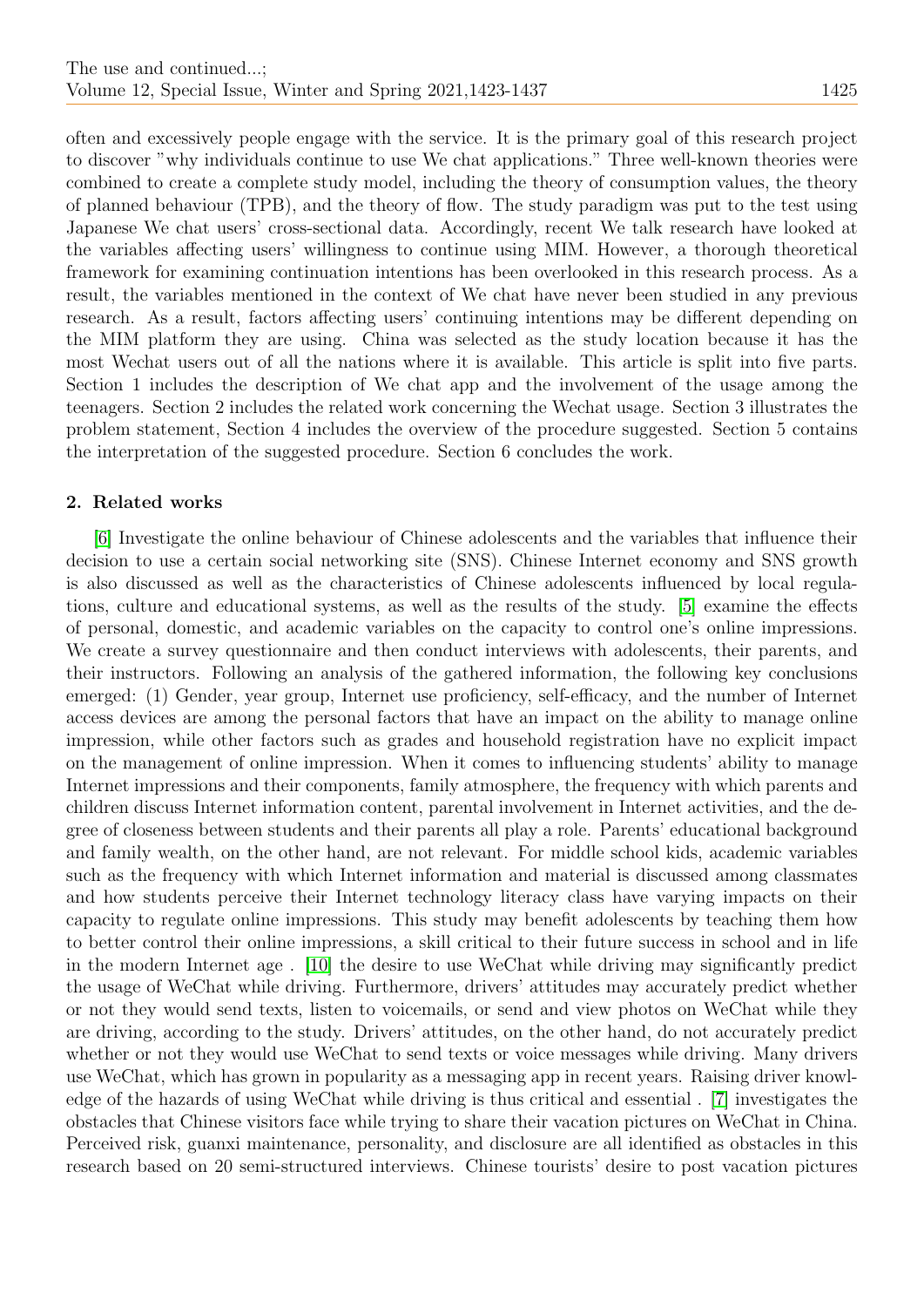via WeChat is strongly linked to guanxi maintenance, given the significance of harmony in Chinese society . [\[11\]](#page-14-4) investigation of personal information (PI) monetary value and psychological reasons driving it among Chinese online users, and therefore promotion of the development of the Chinese personal information market. [\[13\]](#page-14-5) new theoretical model created and variables influencing middleaged and elderly people's desire to use HM-WOA continuously investigated The model's impacts on explaining continuous use intention were mediated by performance expectation, which brought health literacy into the equation . [\[14\]](#page-14-6) used a new flash glucose monitoring device in conjunction with the WeChat platform to see whether it improved treatment of juvenile type 1 diabetes. [\[1\]](#page-14-7)provides a study of 42 young people' use of social media while attending university in Beijing, with a particular emphasis on their mediated social relationships. This study identifies three types of mobile sociality practised by our participants on WeChat's online infrastructure: relationships with family reflecting traditional filial obligations, relationships with close friends reflecting their communitarian upbringing, and connections to acquaintances in Beijing's fast-moving contemporary culture that they seek to integrate into their daily lives . [\[15\]](#page-14-8) tries to elucidate the link between one's self-esteem and one's dependence on Wechat. A total of 931 college students were used as samples, with 300 men and 376 women, on average, being 19.59 years old. They used the Rosenberg Self-Esteem Index (RSI), the Wechat Addiction Index (WAIS), the State-Trait Anxiety Inventory (STAI), and the Online Interpersonal Trust Index (OITI) (OIT). Researchers utilised SPSS 23 and Mplus7.4 to analyse the data, and the bias-corrected percentile bootstrap technique was employed to look at the relationship between college students' self-esteem and Wechat addiction and their online interpersonal trust and anxiety. [\[9\]](#page-14-9) aims to shed new light on how multilingual speakers harness their linguistic repertoire to cope with the "context collapse" . [\[12\]](#page-14-10) identify the factors that determine user adoption and usage of government WeChat mini-programs (GWMPs). In [\[3\]](#page-14-11) Chinese travellers' use of WeChat may be influenced by their desire to improve themselves, according to this theory. eWOM intention was shown to have a weak positive correlation with consumer engagement: only commitment to WeChat was found to be directly linked to travellers' desire to participate in eWOM on WeChat. In [\[8\]](#page-14-12) Using a sample of Chinese ninth-graders from the Jiangdong District in Ningbo City, Zhejiang Province, the author contributes to the discussion on digital natives by giving a 'piece of evidence' on the digital competence level of the pupils. The study used an iDCA tool created by a team of researchers from the University of Florence as a measuring instrument. The study used quantitative research and a descriptive research approach . In [\[4\]](#page-14-13) an examination of contemporary Chinese visual art that engages with the aesthetics of zipai, the article ends with a consideration of the potential for cooperation between art practise and media anthropology . In [\[2\]](#page-14-14) consider how these functions work from a technological standpoint, as well as traditional Chinese culture and some of the most popular social activities of the present day. It clearly demonstrates WeChat's rapid expansion and its very sticky interface.

## 3. Problem statement

China's modernisation is centred on the advancement of technology. Over the past two decades, China's access to and use of the Internet has grown dramatically. Since 1994, there has been complete internet connection. As the China Internet Network Information Center (CNNIC 2019) estimates, there are 854.49 million online users in China, creating a vibrant internet culture. Smartphones and Chinese social media have rapidly become commonplace in Chinese people's daily lives as a result of being promoted in such a cyber-active society. China's modernization is partly to blame for the internet's success and the popularity of social media, but the growth of China's cities and the resulting urban economy are also factors. People from rural regions who had lost their jobs or who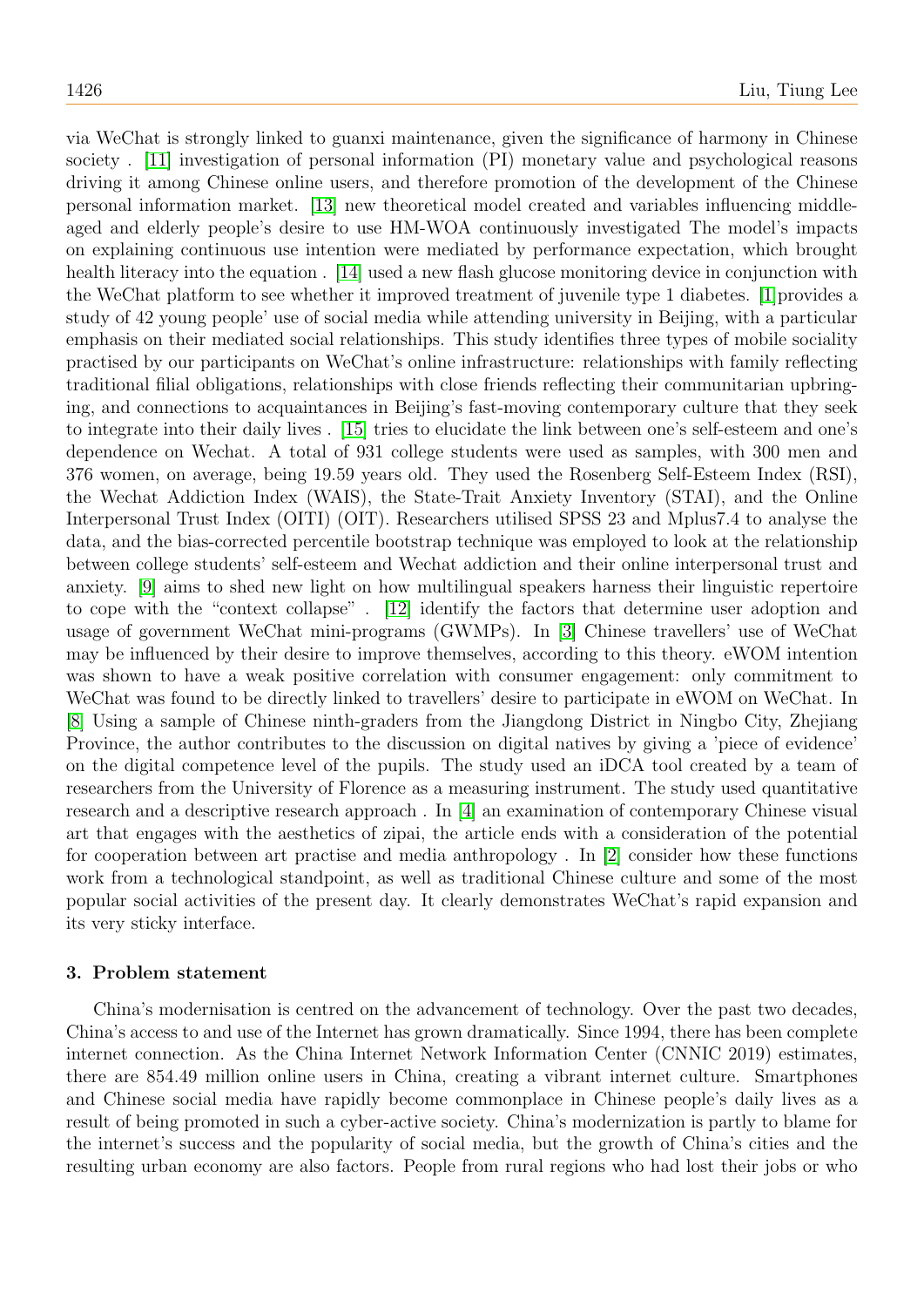were unemployed went to big cities where the labour force was in great demand, in order to further their education or professions. This new movement, on the other hand, separated younger generations from their elders, shattering the traditional family ties that had existed in China's conventional agricultural family model for thousands of years. Older Chinese people who have no children or grandchildren feel more alone and alienated than ever before in this new Chinese society. Older Chinese are increasingly using WeChat to deal with the economic and social changes caused by WeChat becoming the most popular social app among young people in China. Older parents may keep in touch with their grandchildren and possibly improve their quality of life by learning and utilising the WeChat app. However, it was a surprise that the app's layout and user experience appeal mostly to young Chinese consumers. As a result, the WeChat user experience for young people should be enhanced. As a result, research was required to determine the level of excitement among younger teenagers for the We Chat app.

## 4. Proposed methodology

We talk, a widely used MIM app, was studied to see whether the findings could be applied to other popular MIM applications, such as WhatsApp. The findings of this research have a wide range of practical applications. In the first place, the present research expands the TPB by using two well accepted theories of consumer behaviour: flow theory and CVT. It was possible to develop a complete research model by combining several ideas. As a result of this research, 81% of the variation in continuing intentions regarding MIM usage could be explained. The same study methodology may be used to other well-known mobile services to better understand why consumers keep coming back. Third, the present research has provided a better understanding of prominent theories of consumer behaviour, such as TPB, consumption value theory, and the flow theory. According to the results of the research, variables such as PEOU, social influence, and functional and social values are important indicators of teenagers' desire to continue using We chat and MIM. These measurements were unable to explain any of the variation in our dependent variables, even using flow theory. According to this, flow experience isn't necessary for MIM's continuation goals. In addition, the present research has also identified the important elements that drive people's continued involvement in various mobile services like MIM, including social media and messaging. Fourth, the information gleaned from this study adds to what is already known about post adoption behaviour in a MIM setting. In the beginning, most MIM research focused on user adoption. Some MIM researchers are now concentrating on post adoption behaviour such as loyalty and switching intents in MIM after the initial adoption period has passed. Nevertheless, the vast bulk of research is devoted to MIM as a whole. Research on particular MIM apps is scarce (e.g., WeChat, KakoaTalk, LINE). According to our knowledge, no research has been done on the particular continuing goals of We chat app. This popular messaging software has a huge user base, with a monthly active user population of 169 million people. Thus, the current research is a new approach to figuring out whether or not people plan to keep using We Chat in the future Effects on Daily Life There are a variety of practical consequences for academics and practitioners from this research. As a result of low revenue, service offering similarity, and a competitive market, the MIM industry faces three major problems According to the findings of this research, MIM service providers should consider the following methods for competing in today's dynamic and competitive market. Researchers have identified a unique set of variables that affect users' long-term commitment to MIM in general and to specific applications like We chat in particular. Furthermore, in the highly competitive MIM market, it is critical for service providers to be flexible and adaptable in order to meet their clients' constantly changing requirements and expectations. To what extent will the competitive market space be maintained by which MIM players depending on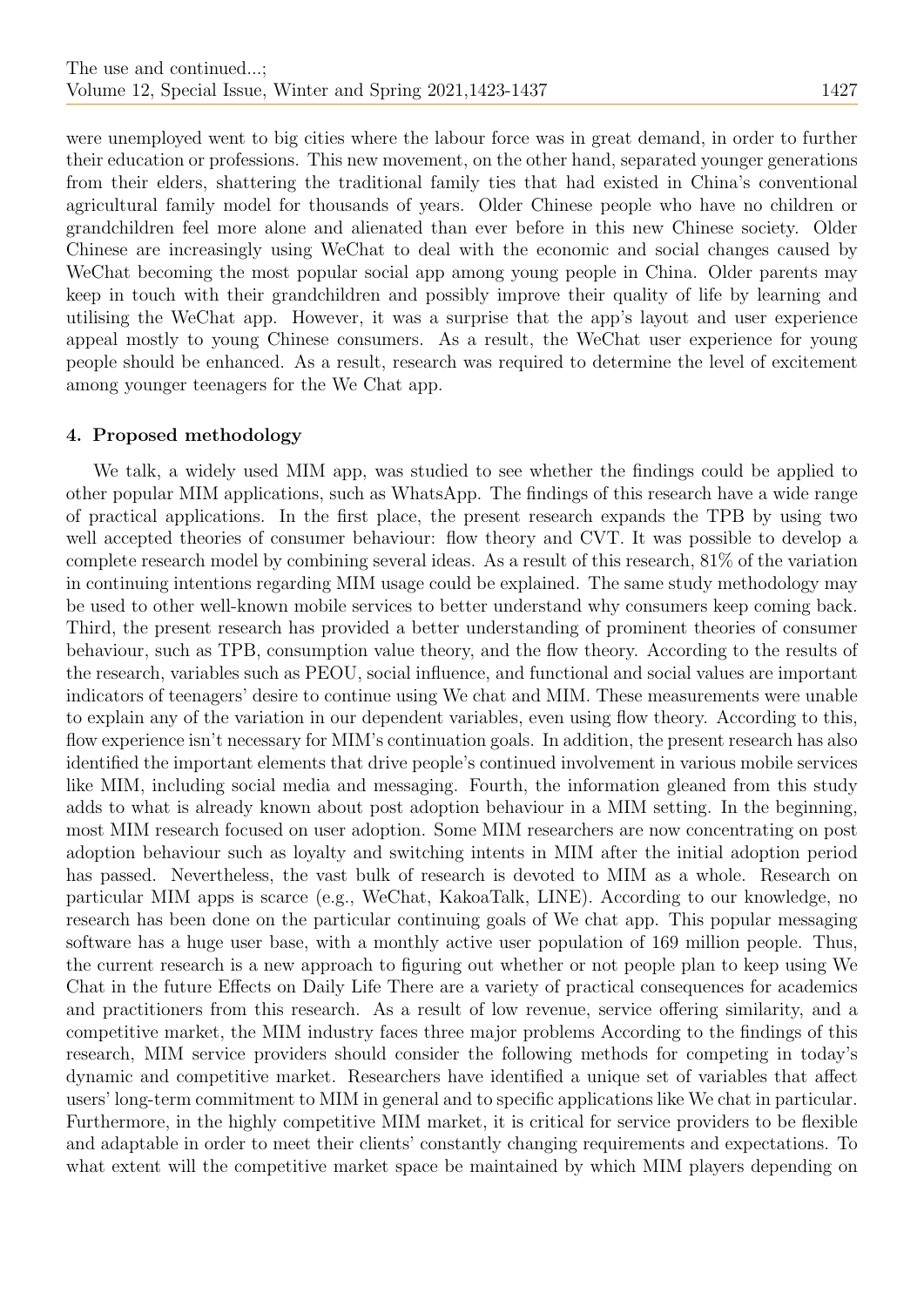this? Different MIM service providers should concentrate on offering a user-friendly and distinctive user interface, to be exact. Another important factor in predicting whether or not MIMs will continue to be used is how easy it is to use. In other words, service providers should prioritise satisfying the utilitarian requirements of their MIM customers. As a result, consumers will continue to utilise MIM applications as long as they provide a purpose. Future MIM features may be developed using the functional value as a guiding concept. In order to better serve their customers, MIM service providers should devote resources to learning about the functional value of their users. It is possible for MIM service providers to stand out from the competition by developing future offers based on first-hand knowledge about customers' expectations for functional value. In the current competitive market, this may assist them acquire an advantage. Providers of MIM services should prioritise meeting the social requirements of their customers as a top priority. The third most significant element in predicting users' continuing intentions was social value. In order to meet customers' social requirements, service providers should utilise a variety of methods. For example, providing MIM users with stickers or emoticons that foster a feeling of community and acceptance. In addition, the study's findings advised MIM service providers to avoid increasing social influence and show-off-related aspects via their work. The increasing emphasis on social influence may have a detrimental impact on consumers' plans to utilise the service in the future. In order to promote positive continuing intentions among teenagers toward MIM generally, the research recommends that all of the previously stated variables (such as PEOU, functional value, and social value) should be emphasised [\[1\]](#page-6-0).

#### a. System model

A total of 286 individuals (173 men and 113 women) were voluntarily selected by Micro Research Institution to complete the questionnaire. Between August and October 2021, all participants got a URL link to the questionnaire, and they all completed it. Ninety-two  $(32.2 \text{ percent})$  of the participants were between the ages of 19 and 25 years, 107 (37.3 percent) were between the ages of 25 and 30, and 86 (30.1 percent) were 30 or older. All participants received 10 RMB (renminbi) through Alipay after completing the quiz. There was full disclosure to all participants, who were assured that their data was completely private and would be used only for scientific research projects. The Chinese Academy of Sciences' Institute of Psychology's Institutional Review Board authorised the research.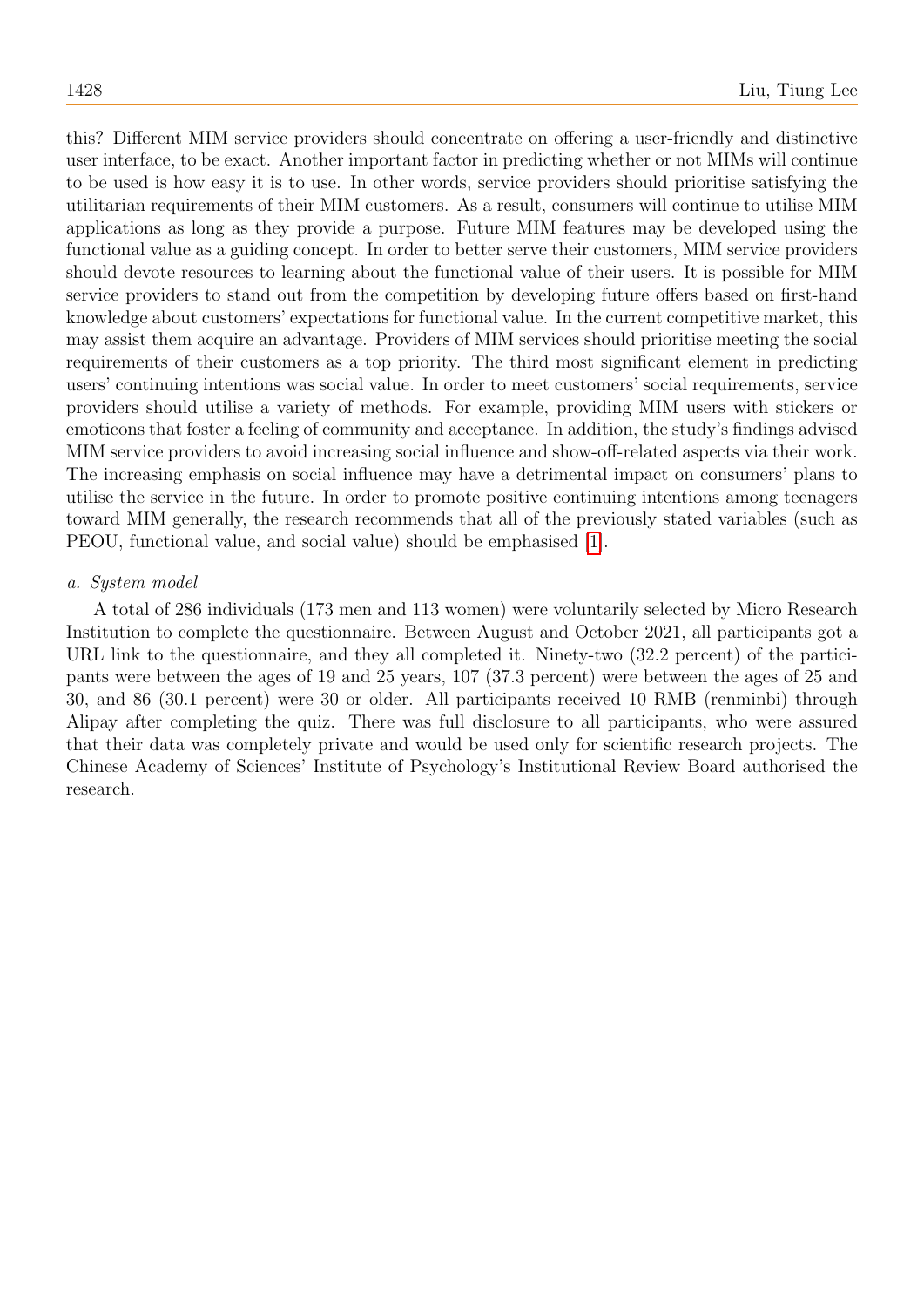

<span id="page-6-0"></span>Figure 1: Schematic representation of the suggested methodology

## b. HM based Theory of planned behavior

One of the primary goals of this research was to discover how adolescents behave and think when they utilise different WeChat features in various contexts. Considering that the TPB, based on expectation value theory, describes how individuals make broad behavioural decisions, it may be the ideal theory to solve this problem. Assumption: The TPB is a full-fledged social behaviour model. A number of studies have demonstrated that the TPB is very effective when applied to the area of driving safety. As a result, teens are more likely to use WeChat while driving if they believe that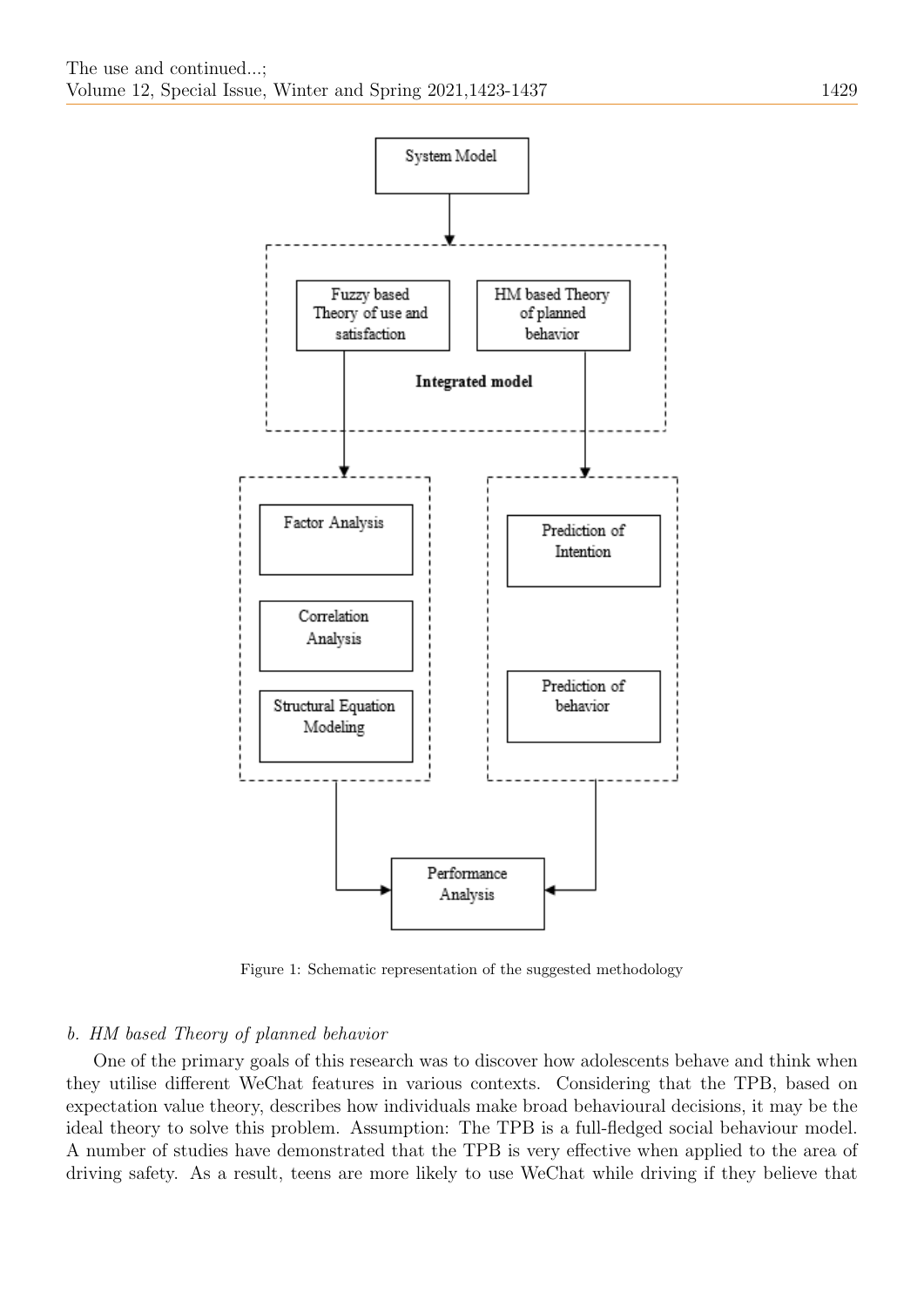those who are important to them support or approve of their conduct. People with PBC describe it as their impression of how difficult it is to do an action as a replacement for real behavioural control. This may have an impact on their conduct. People with a greater degree of TPB are more inclined to participate in a particular activity because they believe they have the chance to obtain the resources required to do so effectively. We anticipate that HMBTPB will have a substantial impact on the intention of adolescents to utilise WeChat in our research. In order to create a new dataset Z with linear uncorrelated properties, we need to reduce the size of the original data set X by the factor of l:

**Step 1:** Initiate HM,  $H(M)=R(P)+T(P)+U(P)$ ;

Where,  $R(P)$ - list of intents;  $T(P)$ -Observed behaviour (Available patterns);

U(P)- Unobserved

Step 2: Execute planned behaviour theory to classify behaviour and intention

**Step 3:** Further classify  $\text{OTX}(P)$ ,  $\text{UTX}(P)$ ,  $\text{OVI}(P)$  &  $\text{UVI}(P)$ ; Observed and Unobserved behaviour data respectively.

**Step 4:** Form classes C1- OTX(P), C2-UTX(P), C3-OVI(P) & UVI(P) for linear and nonlinear contents

Step 5: Execute HM weight assignment function, HW(S) on each class sample

Step 6: Initiate binomial probability distribution function, assign probability values for unobserved items.

Step 7: Calculate output values w.r.t legitimate content production rate of contents .

Step 8: Detect behaviour and intention

1. Compute mean: Using the equation (1), get the mean of each characteristic from the processed data.

$$
\mu = \frac{1}{n} \sum_{i=1}^{n} x_i \tag{1}
$$

2. Calculate variance: To analyze and deviation of each feature in the dataset, we use equation (2) to calculate variance:

$$
Var(X) = \sigma_x^2 = \frac{1}{n-1} \sum_{i=1}^n (x_i - \mu)^2
$$
 (2)

3. Determine covariance: Equation (3) is used to calculate the covariance and correlation of two variables, labeled  $X$  and  $Y$ .

$$
Cov(X, Y) = \sigma_x^2 = \frac{1}{n-1} \sum_{i=1}^n (x_i - \mu_x)(y_i - \mu_y)
$$
\n(3)

When  $Cov(X, Y) = 0$ , the two characteristics X and Y are considered independent

## c. Fuzzy based Theory of use and satisfaction

UST is a popular media studies theoretical framework that explains why and how a rational person chooses various media to meet his or her unique socio-psychological requirements in the study area of mass communication. The use of UST in studies of conventional media use, such as reading newspapers, has increased dramatically since the 1980s Scholars have expanded the use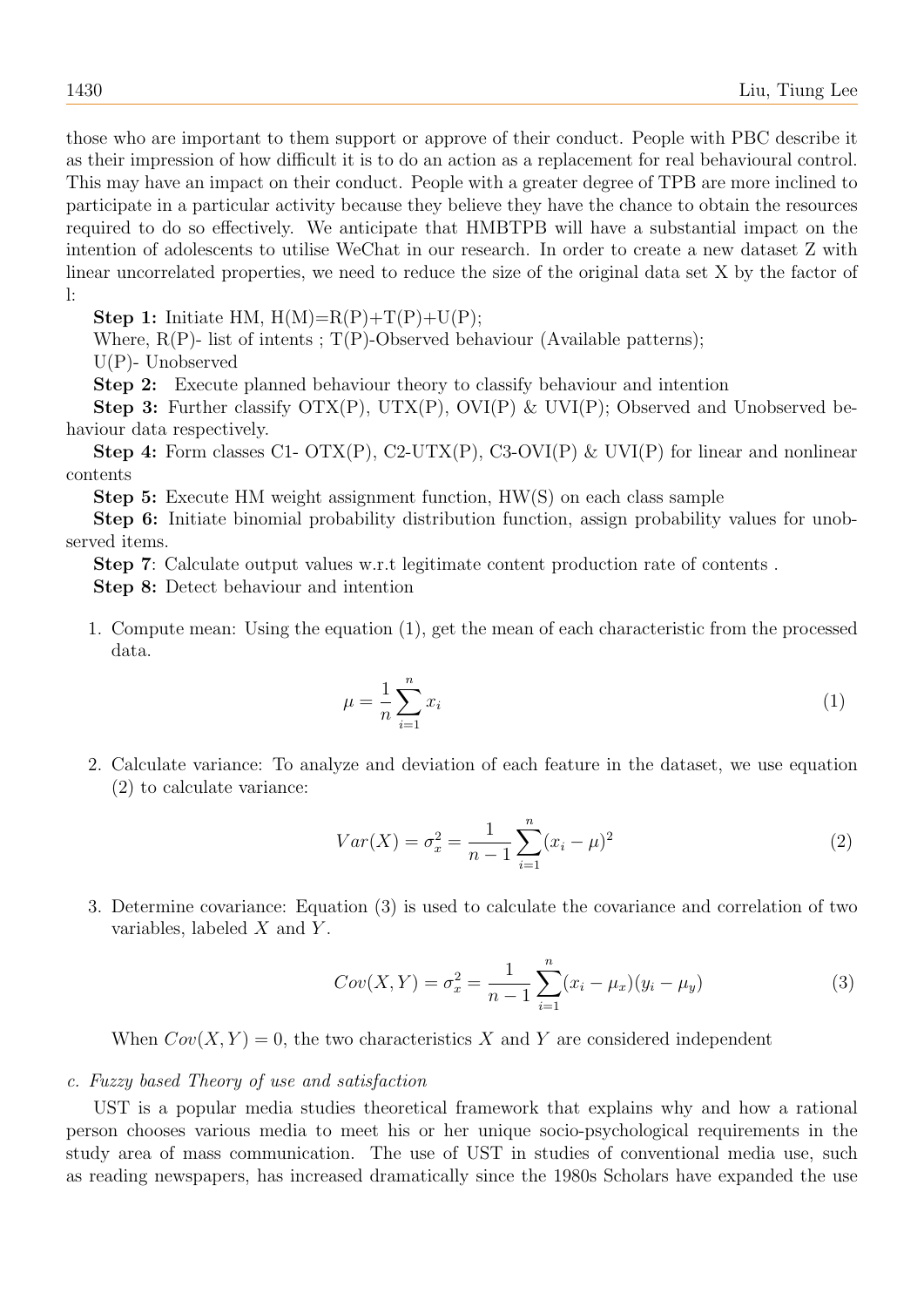of UST to include studies of instant messaging, e-mail, and the Internet due to advancements in media technology. There has been an increase in study using UGT in the last decade to uncover the behaviour of social media users on particular platforms, such as Facebook, Twitter and Instagram. The nomological research framework of UGT has been changed and updated along with continuous empirical investigations without a predetermined set of constructs. Existing research has revealed a wide range of rewards for social media sharing. According to Lee and Ma, individuals are more likely to share news on social media if they are motivated by information seeking reasons such as socialising and wanting a certain position in the community To further understand why Chinese users choose WeChat, this research will utilise the theoretical basis of FBUST. The structural equation modeling can be as in the form of,

$$
P(v) = \begin{cases} 0 & v \ge v_0 \text{ or } v \le v_i \\ P_r \left( \frac{v - v_i}{v_r - v_0} \right) & v_i \le v \le v_r \\ P_r & v_i \le v \le v_0 \end{cases}
$$
(4)

By using behavior identities, equation (4) becomes,

$$
S_{is} = -Vi^2 b_{se} h sinc - jVi^2 b_{se} h cosc \tag{5}
$$

Eq. (5) can be decomposed into its real and satisfactory components,

 $S_{is} = P_{is} + jQ_{is}$ , where

$$
P_{is} = -Vi^2 b_{se} h sinc \tag{6}
$$

$$
P_{is} = -Vi^2 b_{se} \, \text{h} \, \text{cos} \, \text{c} \tag{7}
$$

Similarly, for equation (7) taking modified steps, then

$$
S_{js} = V_i V_j b_{se} h \sin(\theta_i - \theta_j + c) + j V_i V_j b_{se} h \cos(\theta_i - \theta_j + c) \tag{8}
$$

Equation (9) can also be decomposed into its real and satisfactory parts,

 $S_{js} = P_{js} + jQ_{js}$ , where

$$
P_{js} = V_i V_j b_{se} h \sin(\theta_i - \theta_j + c) \tag{9}
$$

$$
Q_{js} = V_i V_j b_{se} h \cos(\theta_i - \theta_j + c) \tag{10}
$$

Based on the Equations (7), (8), (9) and (10), the satisfaction model of the chineese teenagers can be shown as below;

$$
\xi_{1,k} = \frac{\lambda_{1,3}}{2} + (-1)^{3-k} \times \sqrt{\lambda_{1,4} - \frac{3}{4}\lambda_{1,3}^2}, \quad k = 1, 2
$$
\n(11)

The sharing and correlation factor analysis can be formulated as,

$$
I_{ac} = \sqrt{\frac{P_c + P_r - P_s}{R_{ac}(\theta_{con_{max}})}}
$$
(12)

Where  $\theta_{connax}$  is the maximum correlated sharing intention

$$
s = s_0 + s_0 [\alpha (\theta_{con} - \theta_{con0}) + \frac{T - T_0}{E.A}]
$$
\n(13)

Where,  $s_0$  satisfaction level condition.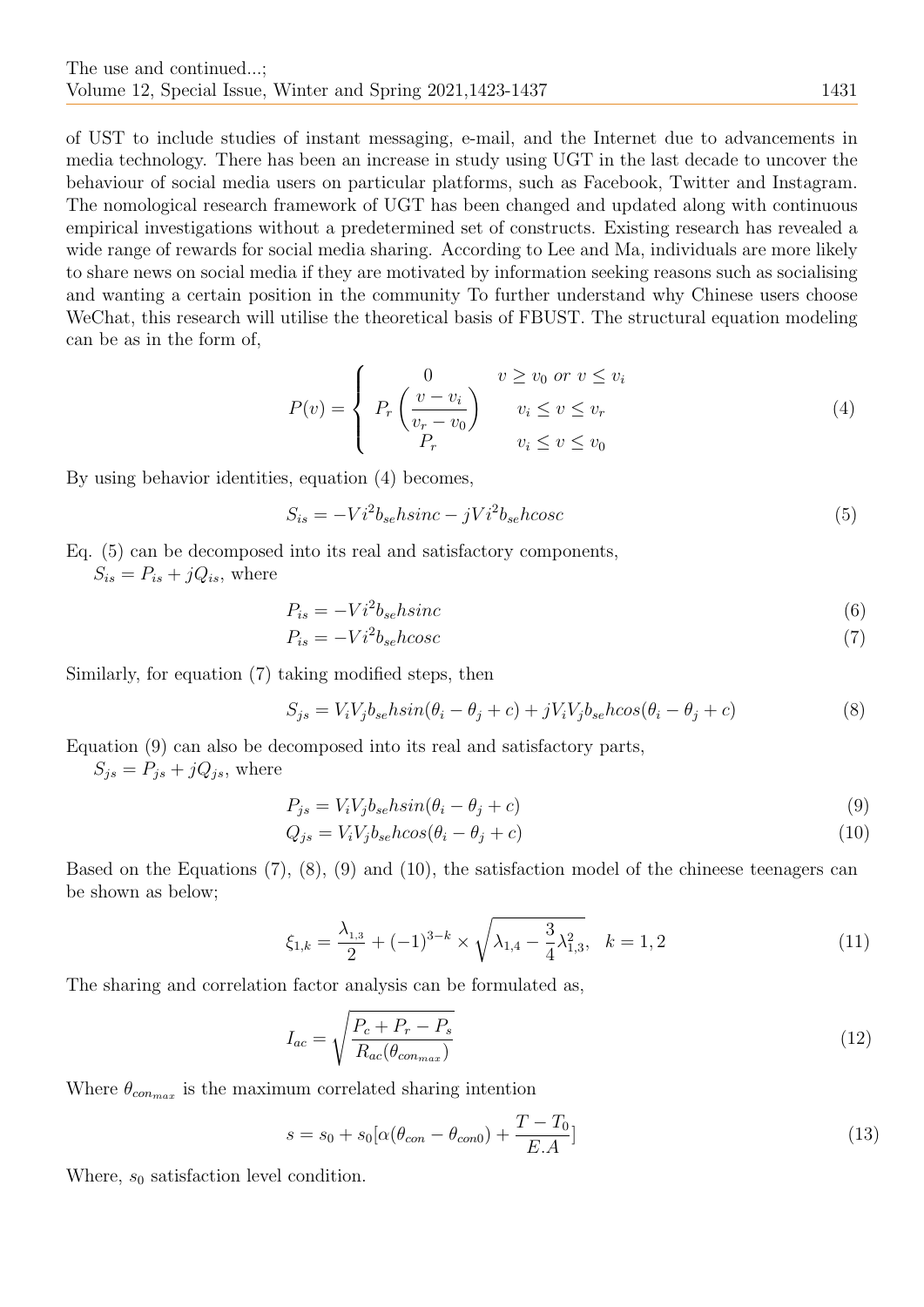# 5. Result and discussion

When putting the study model to the test, it was important to look at the synthetic impact it had on people's intentions for continuing to use online We chat services. Part one of the questionnaire utilised nominal scales to gather basic demographic information about the respondents, while part two used theoretical constructs from HMBTPB and FBUST to gauge how the respondents felt about using online services going forward. All components were derived from previous research and only minor modifications were made to ensure that the measurement was suitable for the study's objectives [Table [1](#page-9-0) & [2\]](#page-10-0).

<span id="page-9-0"></span>

| Item                                                                           |     | Frequency Percentage |
|--------------------------------------------------------------------------------|-----|----------------------|
| 1. Occasionally (About one hour per day)                                       | 39  | 19.5                 |
| 2. Most of the time (About 2 hours per day)                                    | 34  | 17                   |
| 3. The frequency with which something occurs (About 3 hours per day)           | 12  | 6                    |
| 4. The greatest number of times (More than 4 hours per day) 60 30 Total        | 200 | 100                  |
| How many times a day do you use WeChat to connect with school-related friends? |     |                      |
| 1. Infrequently (Less than 1 hour per day)                                     | 80  | 40                   |
| 2. From time to time (About one hour per day)                                  | 37  | 18.5                 |
| 3. A lot of the time (About 3 hours per day)                                   |     | 14.5                 |
| 4. Recurrence (About 3 hours per a day)                                        | 13  | 6.5                  |
| 5. The most of the time (More than 4 hours per day)                            | 41  | 20.5                 |
| Total                                                                          | 200 | 100                  |

Tables [1](#page-9-0) and [2](#page-10-0) demonstrate how often people in the middle age bracket use WeChat. We asked people how long they used WeChat on average every day, how many times they used WeChat on average per day, and how long they used WeChat for each time. Those answers are included in the table under the category "degree of usage." Categories 2, 3, and 6 had means of 2, 6, 3, and 3, respectively. In this study, people used WeChat on average for 60–90 minutes each day, checking their account 5–6 times per day for 20–30 minutes each. WeChat was utilised more than six times a day by 114 people (or 38% of the total). This result indicates that WeChat use was quite high among the study's teen participants.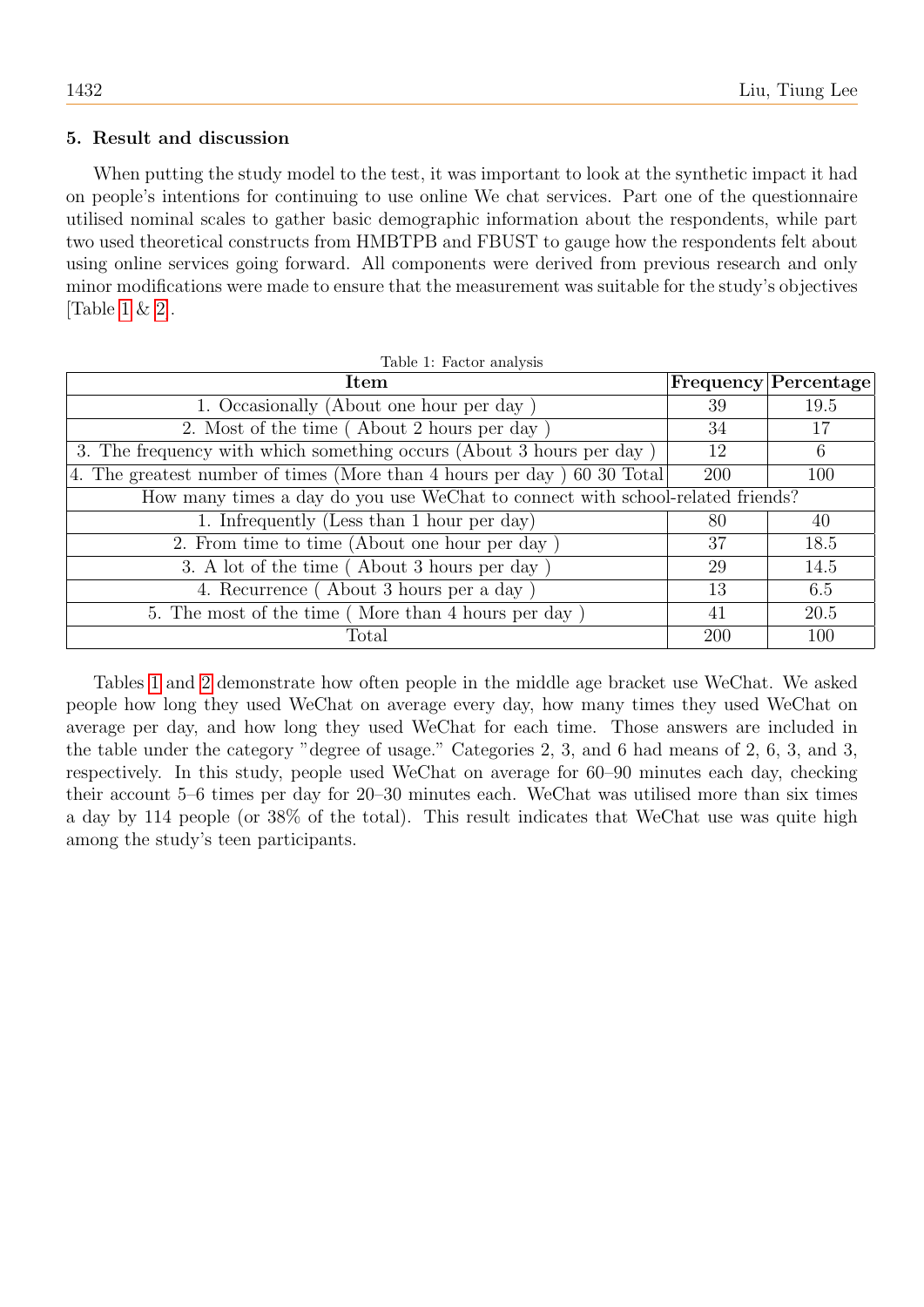|  | Table 2: Correlation analysis |  |
|--|-------------------------------|--|
|--|-------------------------------|--|

<span id="page-10-0"></span>

| <b>Item</b>         | Item                                                                    | Item correlation     |
|---------------------|-------------------------------------------------------------------------|----------------------|
|                     |                                                                         | with total score     |
| Item1               | When I was bored, I utilised WeChat.                                    | $0.555*$             |
| Item <sub>2</sub>   | When I was feeling lonely and stressed, I would turn to Wechat for      | $0.704**$            |
|                     | comfort.                                                                |                      |
| Item <sub>3</sub>   | When I'm in a foul mood, like when I'm experiencing anxiety or sad-     | $0.696**$            |
|                     | ness, I use WeChat to unwind.                                           |                      |
| Item <sub>4</sub>   | When I'm on WeChat, I completely forget about my issues from the        | $0.662**$            |
|                     | day to day.                                                             |                      |
| Item <sub>5</sub>   | When I'm on WeChat, I feel pleased and content.                         | $0.664**$            |
| Item <sub>6</sub>   | WeChat is where I spend most of my time these days.                     | $0.655***$           |
| Item7               | When I'm on WeChat, I often think to myself, "just a few more min-      | $0.710**$            |
|                     | utes."                                                                  |                      |
| Item $\overline{8}$ | When I'm bored, I'd rather stay home and play WeChat games than         | $0.605**$            |
|                     | go out with my buddies                                                  |                      |
| Item9               | recall past WeChat activities or anticipate using WeChat in the near    | $0.668**$            |
|                     | future I'm obsessed with utilising WeChat.                              |                      |
| Item10              | I'm finding that I need to utilise WeChat for longer and longer periods | $0.\overline{690**}$ |
|                     | of time to get what I want.                                             |                      |
| Item11              | Not being able to use WeChat causes me to feel down and angry or        | $0.695**$            |
|                     | sad, but it goes gone as soon as I am back on WeChat.                   |                      |
| Item12              | When trying to reduce or stop using WeChat, I become restless, un-      | $0.725***$           |
|                     | happy, sad, or irritated because I check my WeChat first.               |                      |
| Item13              | Even though I've made an effort, I can't seem to cut down on my time    | $0.738**$            |
|                     | on WeChat.                                                              |                      |
| Item14              | Because of my obsession with WeChat, I've lost out on discussions with  | $0.671**$            |
|                     | friends and family.                                                     |                      |
| Item15              | Because I was on WeChat during class or a meeting, I was distracted.    | $0.718**$            |
| Item16              | WeChat has harmed my academic performance and productivity.             | $0.710**$            |
| Item17              | When friends leave comments or show an interest in my blog articles     | $0.702**$            |
|                     | and photos, I get giddy.                                                |                      |
| Item <sub>18</sub>  | I've met new people via WeChat that I never would have met otherwise.   | $0.668**$            |
| Item <sub>20</sub>  | Due of my obsession with WeChat, I've gotten little sleep.              | $0.639**$            |
| Item21              | WeChat is the social media platform of choice for all of my pals.       | $0.557**$            |
| Item22              | All my friends use WeChat                                               | $0.454**$            |
| Item <sub>23</sub>  | WeChat and the WeChat QR code* are widely used by the people and        | $0.304***$           |
|                     | businesses I know                                                       |                      |
| Item <sub>24</sub>  | I use WeChat to stay in touch with and learn about my friends.          | $0.595**$            |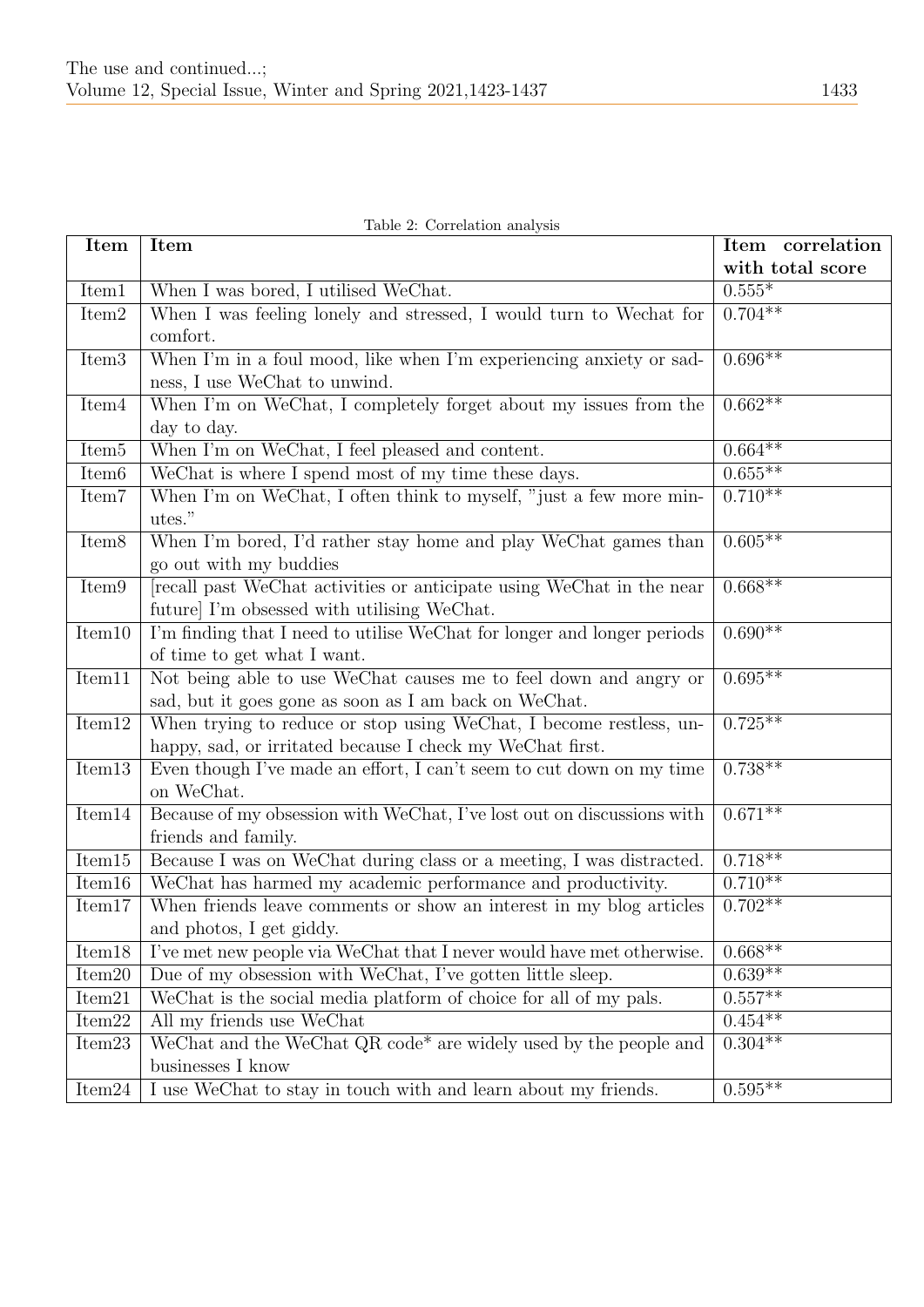<span id="page-11-0"></span>

| <b>Items</b>                | rapic 9. reputed of the unitrative tests<br>Mole $M(SD)$ | Female $M(SD)$ | T       |
|-----------------------------|----------------------------------------------------------|----------------|---------|
| Sending texts               | 5                                                        | 4.95           | $-2.5$  |
|                             | 3.50                                                     | 3.50           | $-2.1$  |
| Reading texts               | 4.95                                                     | 5              | $-1.98$ |
|                             | 3.85                                                     | 3.55           | $-1.50$ |
| Sending voice messages      | 5.20                                                     | 5.50           | $-2.54$ |
|                             | 3.80                                                     | 4              | $-2$    |
| Listening to voice messages | 5.15                                                     | 4.85           | $-1$    |
|                             | 3.98                                                     | 4.5            | $-1$    |
| Sending pictures            | 5.25                                                     | 5.25           | $-2.45$ |
|                             | 3.25                                                     | 3.75           | $-1.58$ |
| Browsing pictures           | 5.50                                                     | 5.75           | $-2.25$ |
|                             | 3                                                        | 3.68           | $-2.15$ |

Table 3: Results of the difference tests

According to the data in Table [3,](#page-11-0) the average values for women were all greater than those for males when it came to sending and reading texts, listening and sending voice messages, and browsing images. Men and women sent SMS, phone messages, photos, and browsed pictures at significantly different rates, indicating that gender disparities exist in these activities. However, when it came to reading texts and listening to voice communications, there were no significant differences between men and women. Women had higher average group norm values than males for sending and reading texts, for sending and listening to voicemails, and for sending and browsing photos. The only areas where men and women differed significantly were in texting, calling, and looking at photos. In addition, there were no significant differences between men and women when it came to reading texts, listening to voice communications, or sending photos.



<span id="page-11-1"></span>Figure 2: Chinesian top usable apps

From the results obtained the top chinesian usable apps was ranked and it can be pointed out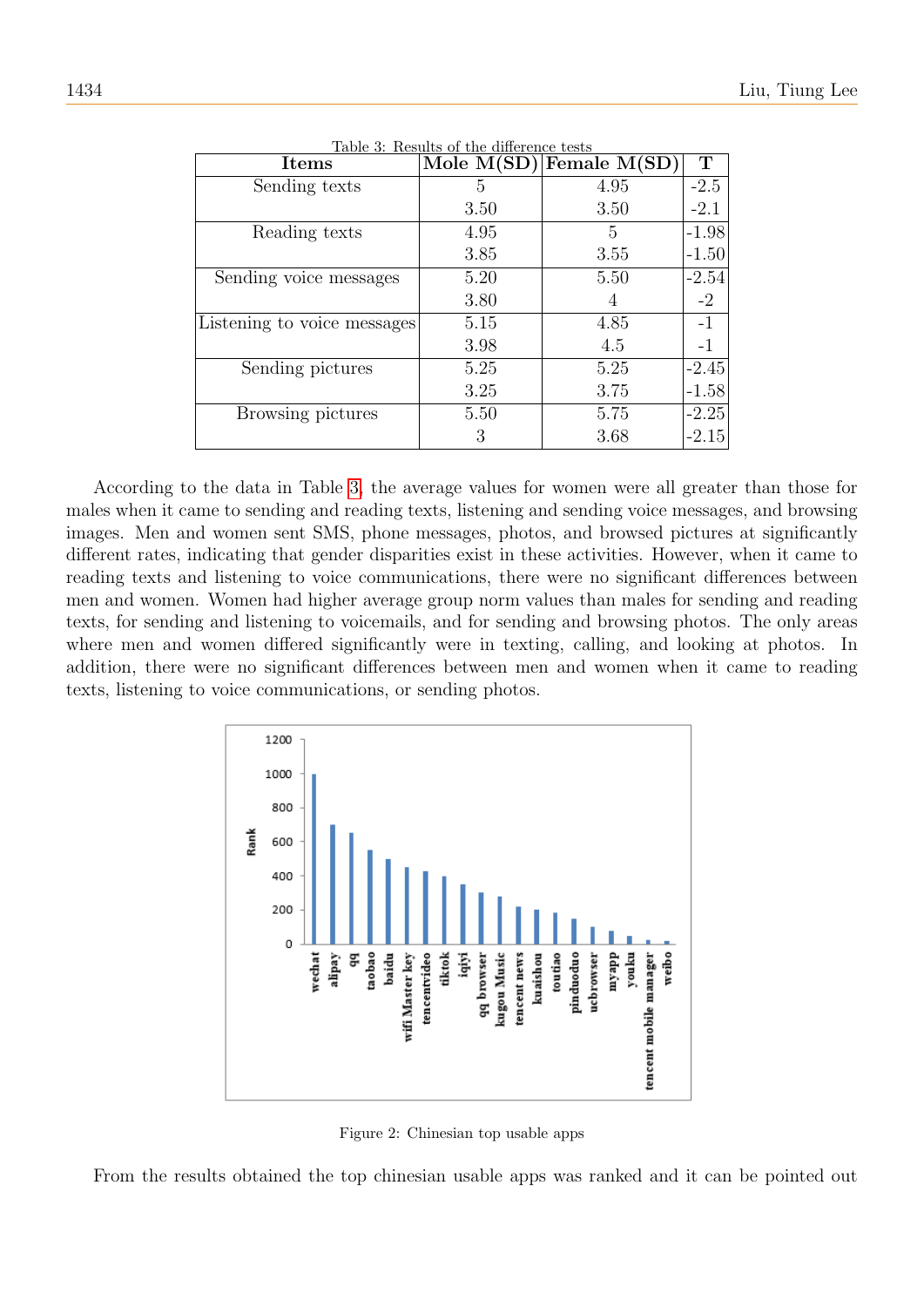

from figure [2.](#page-11-1) From the listedapps we chat was the to among all the other apps.

<span id="page-12-0"></span>Figure 3: Year Vs. app usage

China's QR code-based mobile payment industry is dominated by Tencent WeChat Pay, Alibaba Alipay, and China UnionPay, which is less prominent but still an important participant (CUP). In essence, WeChat Pay is an offshoot of the popular WeChat social messaging programme. Since putting their bank account information on their phones, users have been able to do anything from pay bills to transfer money to buy groceries using just their phones. WeChat Pay's signature feature was the "red envelope," which allowed users to give money presents to friends inside their social WeChat groups. Alipay, on the other hand, was created to make it easier for customers to make payments on Alibaba's e-commerce site. According to the results of a study, many users in this area preferred We chat over alternatives.



<span id="page-12-1"></span>Figure 4: Year Vs. usage details

As of from figure [3](#page-12-0) we chat was the overusage app among the teenagers in china.Depend upon the usage the amount of information produced and amount of data consumed over we chat usage was high as depicted in figure [4](#page-12-1) and figure [5.](#page-13-0)

Students' questionnaire options were examined to better understand how teenagers' interest in we chat has changed. As shown in Figure [6,](#page-13-1) the number of people who chose "very much in line" increased from 19.86% to 24.85%, with an increase of 5.01%, while the number of teenagers who chose "conform" increased from 30.16% to 38.07% of those who chose "very much in line." This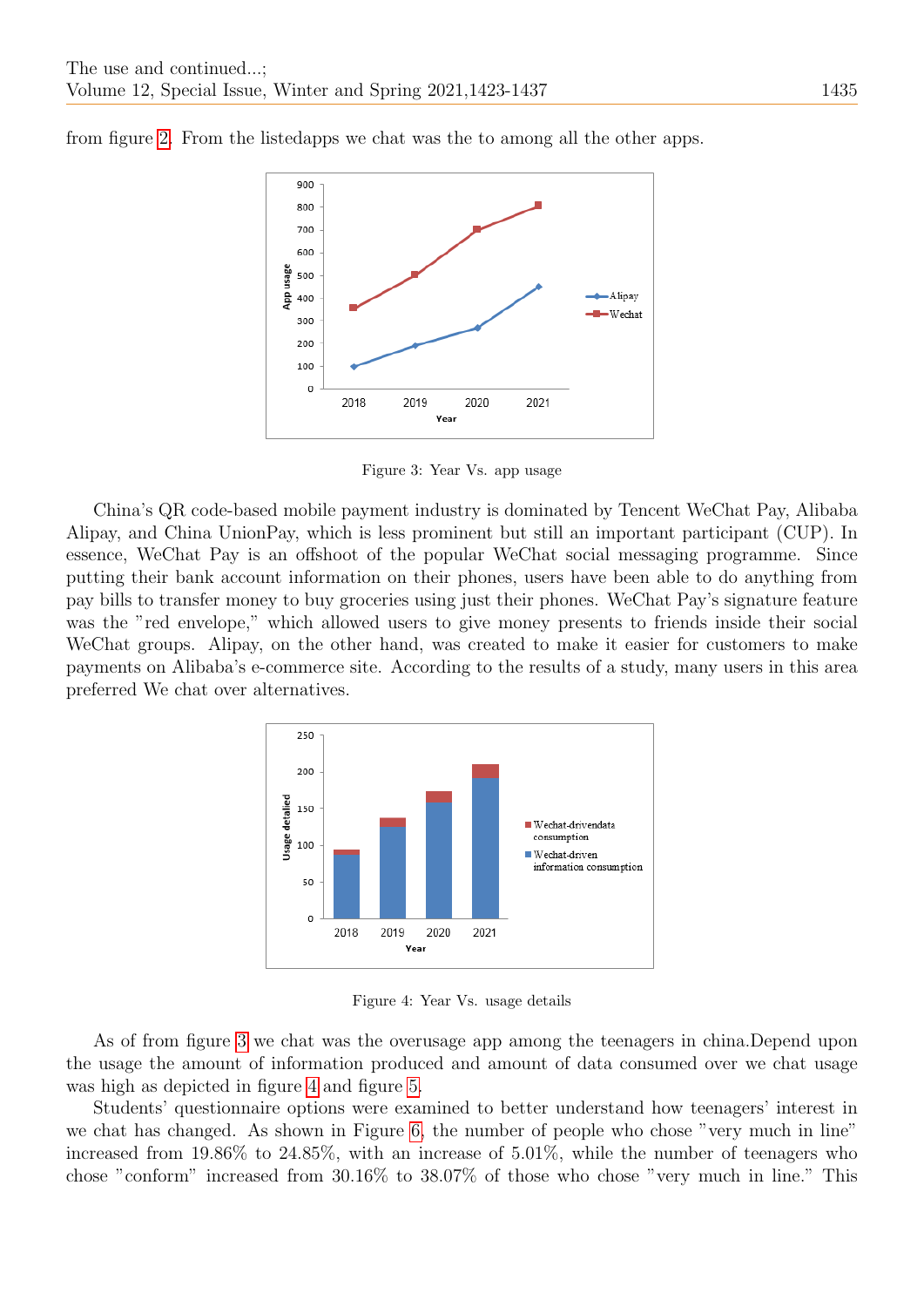

<span id="page-13-0"></span>Figure 5: Data Vs. survey analysis



<span id="page-13-1"></span>Figure 6: Predicted output

shows how adolescents' interest in we chat increases over time and how their behaviours change over time throughout the trial procedure.

# 6. Conclusion

This research has spent a lot of time and effort creating an integrated model based on the HMBTPB and FBUST ideas to predict and explain a person's ongoing usage of We Chat. A study of CUS users yielded empirical data that helped validate the model's plausibility. Modeling using measurements reveals sufficient reliability and validity of theoretical constructs, whereas modelling with structural equations shows a good model fit for empirical data. Researchers discovered that a teen's behavioural intention to talk on is mostly influenced by satisfaction, with perceived utility and a subjective norm also playing a role. According to generalisations, the integrated model may capture the spirit of the expectation disconfirmation model while also making use of the planned behaviour theory. This model's explanatory power was superior to other EDM-based models previously presented after taking systemic factors, human traits, and social influence into account. The following are some conclusions drawn from the research. To begin, in some application settings, perceived usefulness affects behavioural intention without including adolescent pleasure. As a result, the first concern in boosting a customer's persistence intention is to provide valuable services